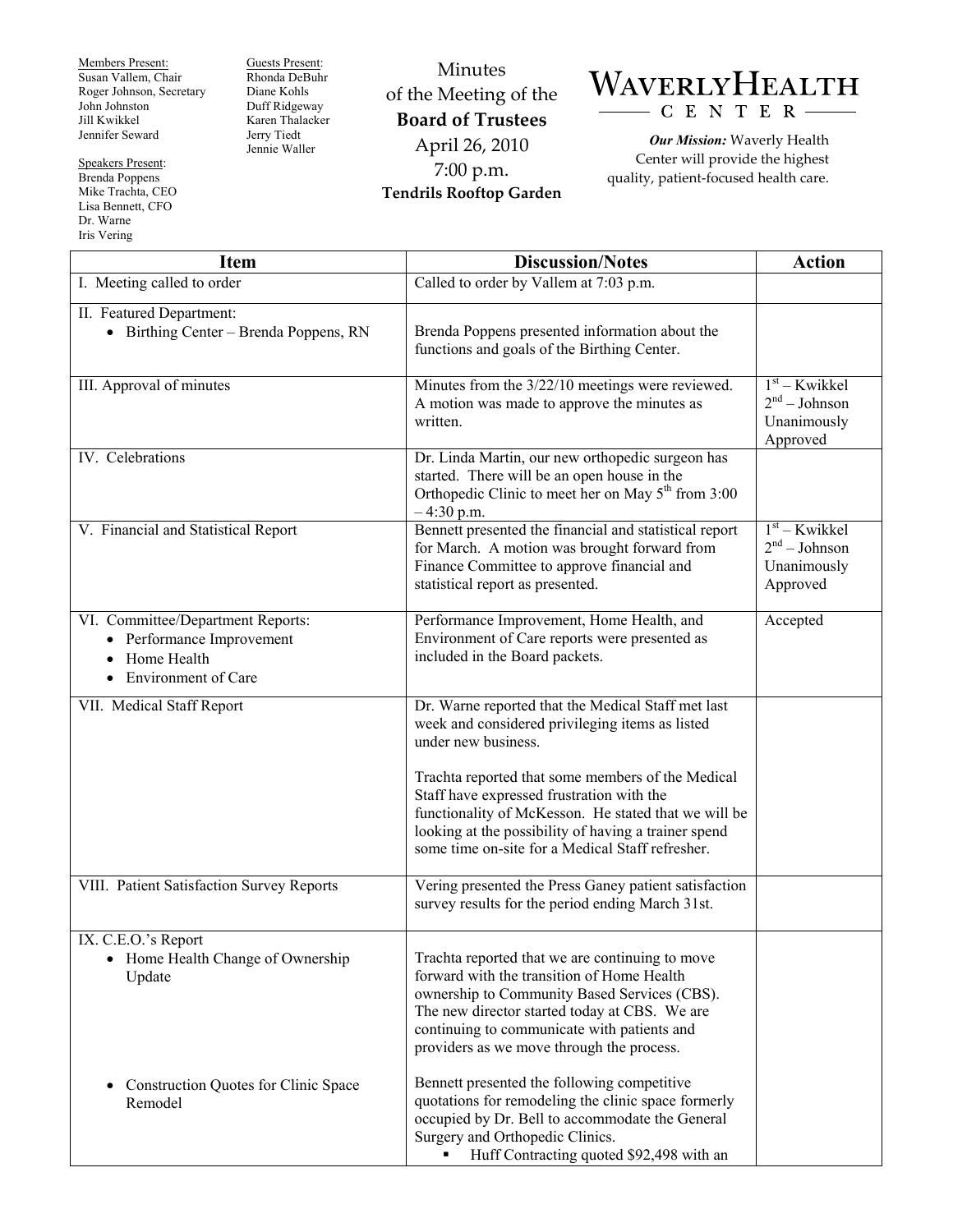| Lease Agreement for Lab Chemistry<br>Analyzer<br>Shell Rock Clinic Transition Update                                                                                                                                                                                                                                            | estimated 75 day completion for the project.<br>Ramker Construction quoted \$72,522<br>(including \$21,617 quote from BK Tile)<br>with an estimated 60 day completion for the<br>project.<br>Trachta reported that an additional \$11,000 - \$15,000<br>of work will be completed internally by our staff.<br>Trachta noted that this is an unbudgeted capital<br>expense. A motion was made to accept the quotation<br>from Ramker at a cost not to exceed \$72,522.<br>Bennett presented a five year operating lease for a<br>lab chemistry analyzer. This will provide us with<br>more reliable equipment and service and she<br>estimates that it will net a 39% decrease in our<br>current expenses for this equipment. A motion was<br>made to approve the operating lease as presented.<br>Trachta presented an update on the Shell Rock Clinic<br>transition, noting that we are currently investigating | $1st - Johnston$<br>$2nd$ – Seward<br>Unanimously<br>Approved<br>$1st$ – Kwikkel<br>$2nd - Johnson$<br>Unanimously<br>Approved |
|---------------------------------------------------------------------------------------------------------------------------------------------------------------------------------------------------------------------------------------------------------------------------------------------------------------------------------|------------------------------------------------------------------------------------------------------------------------------------------------------------------------------------------------------------------------------------------------------------------------------------------------------------------------------------------------------------------------------------------------------------------------------------------------------------------------------------------------------------------------------------------------------------------------------------------------------------------------------------------------------------------------------------------------------------------------------------------------------------------------------------------------------------------------------------------------------------------------------------------------------------------|--------------------------------------------------------------------------------------------------------------------------------|
|                                                                                                                                                                                                                                                                                                                                 | costs and alternatives for assuring that the clinic<br>meets code requirements for Rural Health Clinic<br>status.                                                                                                                                                                                                                                                                                                                                                                                                                                                                                                                                                                                                                                                                                                                                                                                                |                                                                                                                                |
| Strategic Plan                                                                                                                                                                                                                                                                                                                  | Trachta presented the new strategic plan, noting the<br>following recommended changes:<br>Our mission be changed slightly to Waverly<br>Health Center will provide high quality,<br>patient-centered care.<br>Addition of Leadership to our existing<br>values (Enthusiasm, Integrity, Compassion,<br>Innovation, and Excellence).<br>Addition of Clinical Excellence to our<br>٠<br>existing strategic initiatives (Organizational<br>Excellence, Nursing Excellence, Planetree,<br>Service Excellence).<br>Trachta noted that this strategic plan is more<br>clinically focused and geared toward improving the<br>health status of the communities we serve. Trustees<br>provided feedback on the planning sessions they<br>attended, noting that they were impressed with the<br>level of employee engagement and forward thinking.<br>A motion was made to approve the strategic plan as<br>presented.      | $1st$ – Seward<br>$2nd - Johnston$<br>Unanimously<br>Approved                                                                  |
| X. Old Business                                                                                                                                                                                                                                                                                                                 | None                                                                                                                                                                                                                                                                                                                                                                                                                                                                                                                                                                                                                                                                                                                                                                                                                                                                                                             |                                                                                                                                |
| XI. New Business<br>• Pre Application Request:<br>Nicole Jedlicka, DPM - Podiatry<br>Resident<br>Provisional Appointments to Medical<br>Staff:<br>- Linda Martin, M.D. Active,<br>Orthopedic Surgery, WHC<br>Stephanie Koos, D.O. - Active,<br>Family Medicine, IHS<br>Daniel Koos, M.D. - Active, Family<br>٠<br>Medicine, IHS | Privileging items were presented as individually<br>listed at left. Trachta noted that Dr. Martin's<br>application will not be processed until her Iowa<br>Medical license has been issued. All other files have<br>been reviewed by the Executive Committee of the<br>Medical Staff. The Executive Committee<br>recommends approval. A motion was made to<br>approve all privileging items as individually<br>considered and recommended by the Executive<br>Committee of the Medical Staff.                                                                                                                                                                                                                                                                                                                                                                                                                    | $1st - Johnston$<br>$2nd - Kwikkel$<br>Unanimously<br>Approved                                                                 |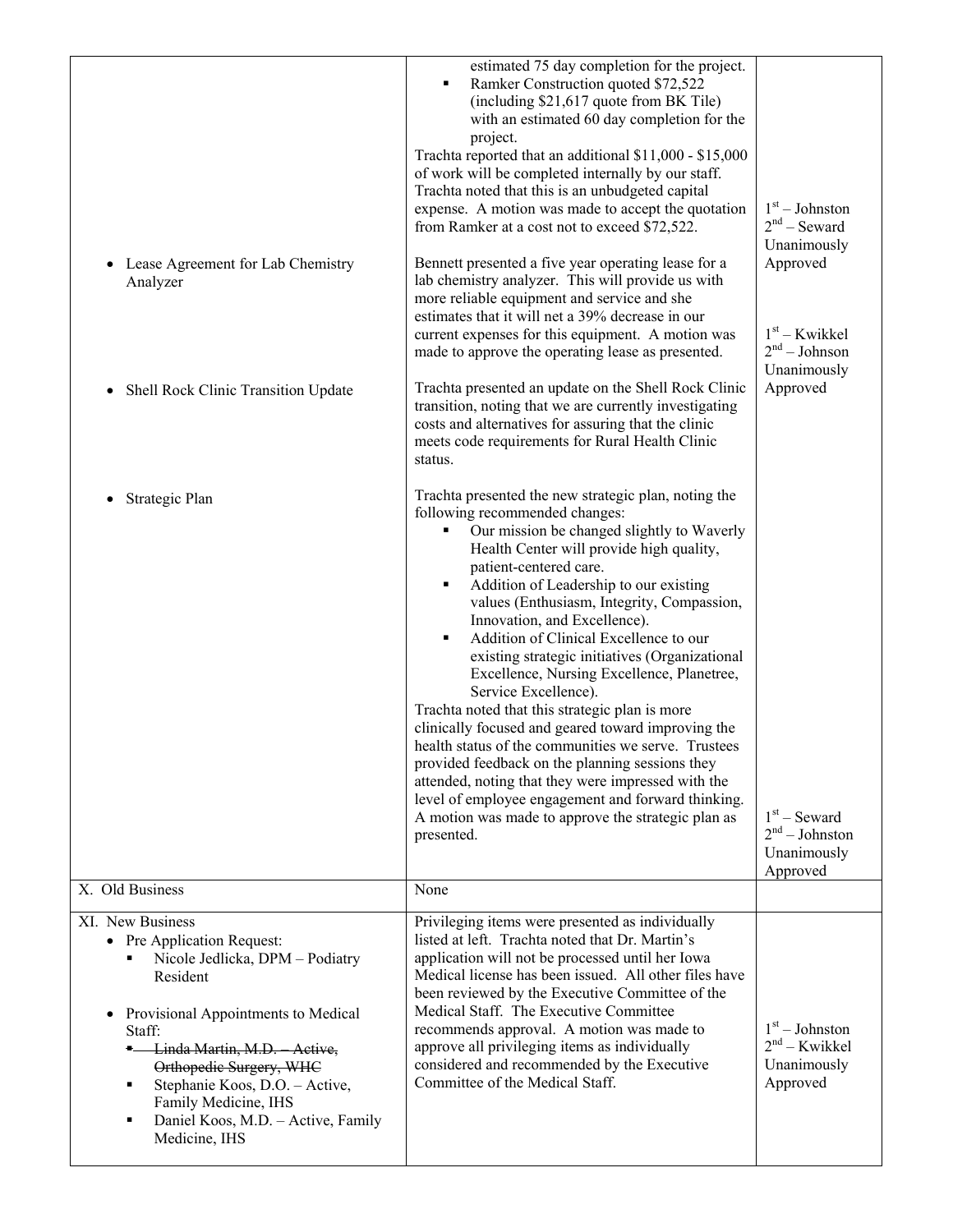| Reappointments to Medical Staff:<br>$\bullet$<br>Douglas Ketcham, M.D. - Courtesy,<br>Radiology, NightHawk Radiology<br>Updated/Revised Privilege List:<br>Lisa Warne, M.D. - Active, General<br>Surgery, WHC<br>Kerrie Bossard, M.D. - Active,<br>General Surgery, WHC<br>Resignations from Medical Staff:<br>Ann Bell, M.D. - Active,<br>Otolaryngology, Ann F. Bell, PC<br>Jeanne Rothamel, RN - Ann F. Bell,<br>٠<br>PC<br>Farid Manshadi, M.D. - Consulting,<br>٠<br>Physical Medicine & Rehabilitation |                                                                                                                                                                                                                                                                                                                                                                                 |                                                                |
|--------------------------------------------------------------------------------------------------------------------------------------------------------------------------------------------------------------------------------------------------------------------------------------------------------------------------------------------------------------------------------------------------------------------------------------------------------------------------------------------------------------|---------------------------------------------------------------------------------------------------------------------------------------------------------------------------------------------------------------------------------------------------------------------------------------------------------------------------------------------------------------------------------|----------------------------------------------------------------|
| Privilege List Revision<br>Neurology<br>Plastic Surgery<br>Physical Medicine & Rehabilitation                                                                                                                                                                                                                                                                                                                                                                                                                | Trachta presented the revised listings for Neurology,<br>Plastic Surgery, and Physical Medicine &<br>Rehabilitation as included in the Board packets. The<br>forms have been reviewed and are recommended for<br>approval by the Executive Committee of the Medical<br>Staff. A motion was made to approve the revised<br>privilege listings as presented.                      | $1st - Johnson$<br>$2nd - Johnston$<br>Unanimously<br>Approved |
| New/Revised Policies<br>Non-Discrimination of Care<br>٠                                                                                                                                                                                                                                                                                                                                                                                                                                                      | Trachta presented the new policy as listed at left, and<br>distributed at the meeting. The policy has been<br>reviewed by the Executive Committee of the Medical<br>Staff and is recommended for approval. A motion<br>was made to approve the policy as written.                                                                                                               | $1st$ – Seward<br>$2nd - Kwikkel$<br>Unanimously<br>Approved   |
| <b>Bank Resolutions</b>                                                                                                                                                                                                                                                                                                                                                                                                                                                                                      | Bennett presented bank resolutions from First<br>National Bank, Security Bank, and State Bank that<br>have been updated to remove Gary Burke, Elly<br>Steffen and Darold Wolff, and include Roger<br>Johnson. She presented an additional new resolution<br>for Lincoln Savings Bank. A motion was made to<br>approve all resolutions as presented.                             | $1st - Johnston$<br>$2nd$ – Seward<br>Unanimously<br>Approved  |
| <b>Finance Committee</b>                                                                                                                                                                                                                                                                                                                                                                                                                                                                                     | Trachta reported that the Finance Committee met on<br>4/23/10. Minutes from said meeting were included<br>in the Board packet.                                                                                                                                                                                                                                                  |                                                                |
| Capital Request - Dukane Nurse Call<br>Reporting System<br>Capital Request - Sterrad NX<br>٠<br>Sterilizer<br>Capital Request - IT Switch Upgrade<br>٠<br>(addition to previously approved<br>amount)<br>Capital Purchase FYI - TX-ADP400<br>٠<br>Traction Plan/Physical Therapy                                                                                                                                                                                                                             | Trachta presented the following capital requests:<br>Dukane Nurse Call Reporting System at a<br>cost not to exceed \$22,941.63<br>Sterrad NX Sterilizer at a cost not to exceed<br>٠<br>\$36,750.00<br>IT Switch Upgrade at an additional cost of<br>٠<br>\$2,255.70<br>A motion was brought forward from Finance<br>Committee to approve the capital requests as<br>presented. | $1st$ – Kwikkel<br>$2nd - Johnson$<br>Unanimously<br>Approved  |
| Charity Care                                                                                                                                                                                                                                                                                                                                                                                                                                                                                                 | Bennett presented the following applications for<br>charity care:<br>Patient 1 has a total bill of \$31,977.38 and<br>$\blacksquare$<br>qualifies for a 55% write off under our                                                                                                                                                                                                 |                                                                |